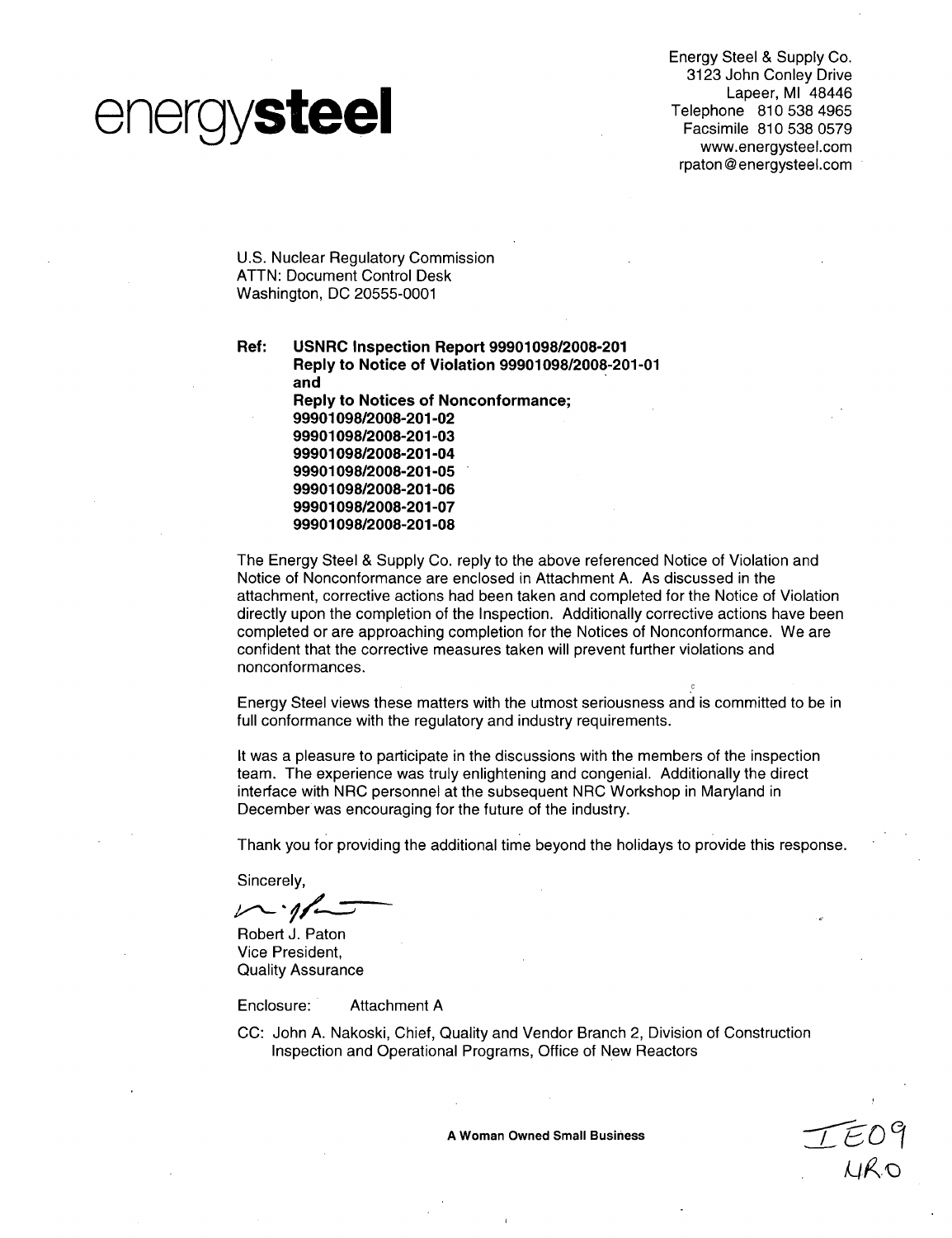



# Attachment **A**

## Energy Steel **&** Supply Co. Reply to NRC Notice of Violation and Notice of Nonconformance NRC Inspection Report **9990109812008-201**

# **NOTICE** OF **VIOLATION 99901098/2008-201-01:**

Title **10,** Section 21.21, "Notification of Failure to Comply or Existence of a Defect and Its Evaluation," of the Code of Federal Regulations **(10** CFR 21.21), paragraph 21.21 (a), requires, in part, that each individual, corporation, partnership, or other entity subject to **10** CFR Part 21, "Reporting of Defects and Noncompliance," shall adopt appropriate procedures to evaluate deviations and failures to comply associated with substantial safety hazards as soon as practicable.

Contrary to the above, as of July 25, 2008, ESSC Standard Operating Procedure **(SOP)** Q-15.1, "Reporting of Defects Procedure **(10** CFR Part 21 Evaluation and Reporting)," Revision **3,** did not provide adequate procedural guidance to meet the requirements of **10** CFR Part 21. **SOP Q-1 5.1** did not provide guidance to determine through an evaluation that the identified deviation is a defect or failure to comply associated with a substantial safety hazard as required **by** the regulation.

# REPLY TO **NOTICE** OF **VIOLATION 99901098/2008-201-01:**

### Reason For Violation

Energy Steel had an incomplete understanding of the NRC expectations for **1** OCFR21 procedure verbiage specifics regarding guidance to determine through an evaluation that the identified deviation is a defect or failure to comply associated with a substantial safety hazard as required **by** the regulation.

# Corrective Steps Taken

Corrective Action Report No. **1037** was issued and **ESSC SOP Q1 5.1** was revised at the completion of the NRC inspection enhancing the guidance to determine through an evaluation that the identified deviation is a defect or failure to comply associated with a substantial safety hazard as required **by** the regulation. **A** copy of the procedure was provided to the NRC Inspection Team during the exit meeting; however the procedure had not yet been formally issued. The procedure was again revised to correct editorial content and include reference to the Nonconformance Report Procedure **Q15.0** which was not previously referenced within **Q15.1.**

### Corrective Steps to Avoid Further Violation

Training regarding the **1** OCFR21 requirements was performed on **8/20/08, 11/12/08,** and **11 /19/08** in conjunction with **CGID** Training for sales, engineering, and **QA** personnel. The VP, **QA, QA** Supervisor and Sales Manager received additional training during the NRC Workshop on **1** OCFR21 and **CGID** performed in Bethesda, MD **12/10-11/08.**

## Date When Full Compliance will be Achieved

Full compliance has been accomplished.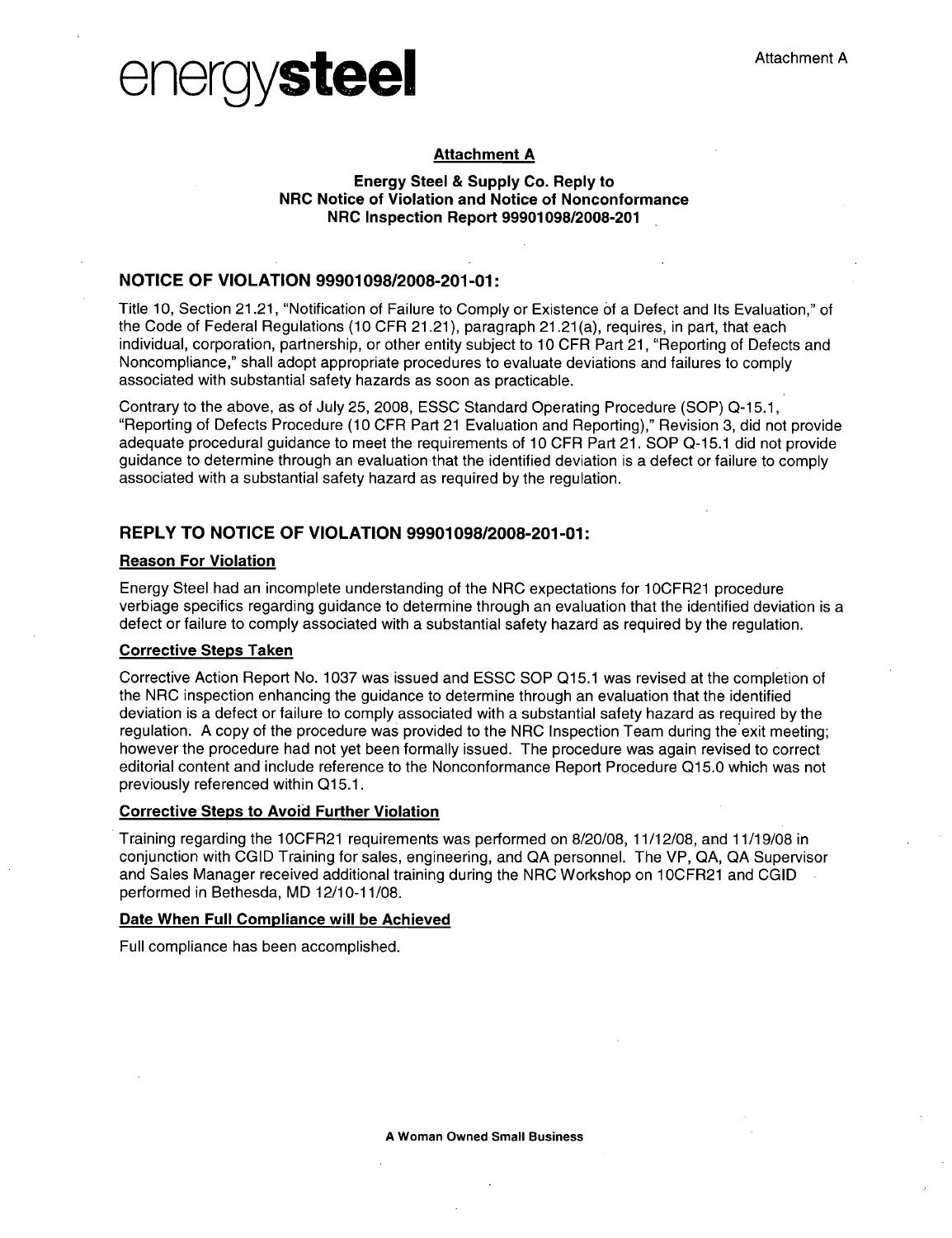# energy**steel** Attachment A

# **NOTICE** OF **NONCONFORMANCE 99901098/2008-201-02**

**A.** Nonconformance 99901098/2008-201-02 - Criterion Ill, "Design Control," of Appendix B to 10 CFR Part 50, states, in part, that measures shall be established to assure that applicable regulatory requirements and design basis as specified for those structures, systems, and components shall be correctly translated into specifications, drawings, procedures, and instructions. It further states that design changes, including field changes, shall be subject to design control measures commensurate with those applied to the original design and be approved by the organization that performed the original design.

Contrary to the above, as of July 25, 2008:

1. ESSC failed to document in the Contract Review Form (F-272) the review by the Contract Review Committee and the acceptance of the revisions to the P0 RLLA1 9846 related to ESSC Job No. 34185 for an ASME safety related discharge head.

2. ESSC failed to document on the ECN (F-310, Revision 1 dated August 9, 1999) the Engineering and Quality Assurance evaluation of the effect of the ECN on existing fabrication **/** sub-assemblies for ECN No. 104,105,120,122,124,156,166,176, and 183.

These issues have been identified as Nonconformance 99901098/2008-201-02.

# REPLY TO **NOTICE** OF **NONCONFORMANCE 99901098/2008-201-02:**

## Reason For Noncompliance

- 1. Although the Customer Purchase Order changes were reviewed and accepted as evidenced in the Job Travelers and final certification records, there was a failure in understanding the importance of formally documenting the review process for revisions to the Customer Purchase Order and attaching the Contract Review Form (F272) to the Customer Purchase Order for archive filing. The failure can be attributed to human error and lack of re-enforced specific direction on the method of documenting the review for Customer Purchase Order revisions on the Contract Review Form (F-272).
- 2. The subject ECN forms check blocks for yes/no effect were not filled in due to human error.

## Corrective Steps Taken

- 1. Nonconformance Report No. 1450 was issued to document and correct the subject records. The records have been corrected and the NC closed.
- 2. Nonconformance Report No. 1451 was issued to document and correct the subject records. The records have been corrected and the NC closed.

# Corrective Steps to Avoid Noncompliance

Corrective Action Report No. 1044 was issued with corrective measures via training performed for Engineering and Quality Assurance personnel. Formal training for QA and Engineering personnel regarding contract & Design Report change reviews was completed 7/22/08, 10/13/08 and 10/15/08. During the training a Design Report Review Checklist was developed and was in draft trial use on 10/15/08. The form has since been formalized into the Forms System per the new Forms Procedure ESSC SOP Q5.3 as F-361 and is being implemented. The training regarding the above is a continuous effort.

# Date When Corrective Action Will Be Comoleted

The issue is considered Full compliance has been achieved.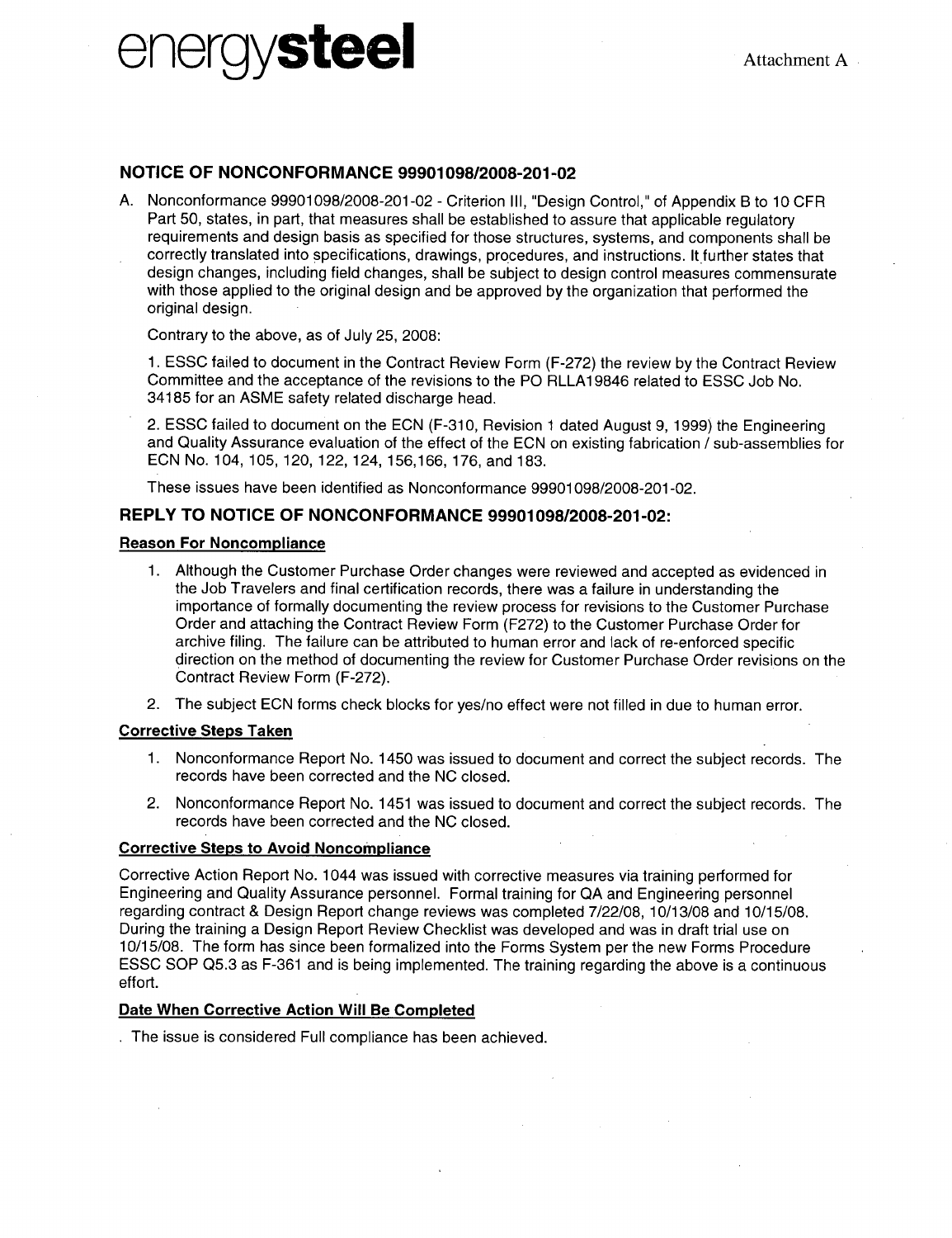# energysteel Attachment **<sup>A</sup>**

# **NOTICE** OF **NONCONFORMANCE 99901098/2008-201-03**

Nonconformance 99901098/2008-201-03 - Criterion III, "Design Control," of Appendix B to 10 CFR Part 50, states, in part, that measures shall be established for the selection and review for suitability of application of materials, parts, equipment, and processes that are essential to the safety-related functions of the structures, systems and components.

Contrary to the above, as of July 25, 2008:

1. ESSC SOP Q7.2 does not provide sufficient detail to adequately identify critical characteristics and perform commercial grade dedication activities that will meet EPRI NP-5652.

2. ESSC's commercial grade survey performed at Falk Corporation in support of replacement parts for a Falk coupling failed to verify that Falk's quality program included processes, such as material traceability and lot/batch controls, for the control of critical characteristics to support the dedication plan with sampling practice.

These issues have been identified as Nonconformance 99901098/2008-201-03.

# REPLY TO **NOTICE** OF **NONCONFORMANCE 99901098/2008-201-03:**

### Reason For Noncompliance

1. Prior to the NRC Inspection, ESSC believed that the content reference of SOP Q7.2 "Material Dedication Procedure" paragraph 2.1.2 was sufficient in providing intent that EPRI NP-5652 guidance would be utilized.

*Q7.2 - 2.1.2 "Critical Characteristics are to be identified by the end user, OEM responsible for the design and original installed equipment that the item functions as part of, or through engineering analysis performed in accordance with EPRI NP-5652 (including NRC GL-89-02)."*

2. Human error, AVL misunderstood by personnel, at root cause the personnel were found to need additional training regarding the use of NP5652 CGID Acceptance Method 2.

In review of the Q7.2 procedure it is realized that there is a lack of detail regarding the CGID process for assemblies and components. This was due historically to the focus on the majority of CGID activities at ESSC as raw materials e.g. ASTM. Due to the individuality and unique criteria of assemblies and components, Q7.2 paragraph 2.1.2 was meant to guide the user to EPRI NP-5652 for instructional guidance. For this reason when developing and further revising the procedure, there was insufficient focus on details for assemblies and components. In short ESSC misunderstood the expectations of the Regulatory Authority.

## Corrective Steps Taken

CGID Training for QA, Sales, and Manufacturing/Engineering was performed 8/20/08, 11/12/08, 11/19/08, & 12/18/08.

ESSC has developed and is revising pertinent procedures addressing CGID

Q7.2 "Material Dedication Procedure" in revision to include specific guidance Q3.5 "Process Controls for Legacy Manufacturer's" Rev. 0 dated 11/14/08 has been developed and implemented to proved guidance on the interaction and responsibility for design in the CGID process.

### Corrective Steps to Avoid Noncompliance

Corrective Action Report (CPA) No.1038 was issued and completed providing corrective actions;

**CGID** Training for Sales, Manufacturing/Engineering, and QA personnel was performed on; August 20, 2008, November 12, 2008 November 19, 2008, December 10-11, 2008 (NRC Workshop attended by Kirt, Waters, and Paton), and December 18, 2008 (QA)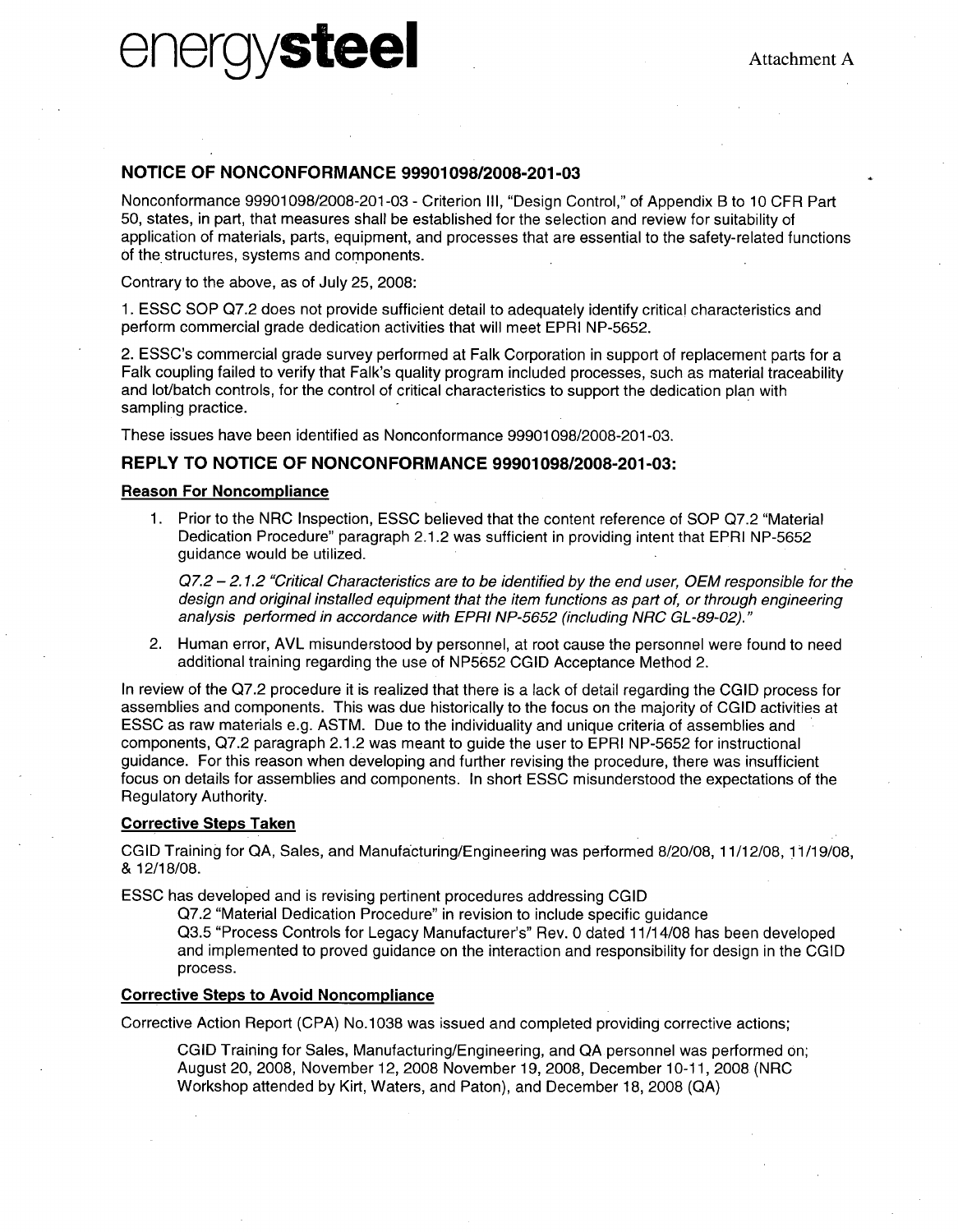

ESSC has developed and is in the process of revising pertinent procedures addressing CGID;

Q7.2 "Material Dedication Procedure" revised to include specific guidance

Q3.5 "Process Controls for Legacy Manufacturer's" has been developed and issued to proved guidance on the interaction and responsibility for OEM and engineering.

Additional CGID training was received by QA and Sales Management during the December NRC Workshop at Bethesda, MD.

## Date When Corrective Action Will Be Completed

Follow - up for Q7.2 is scheduled for 3/1/09 final closure.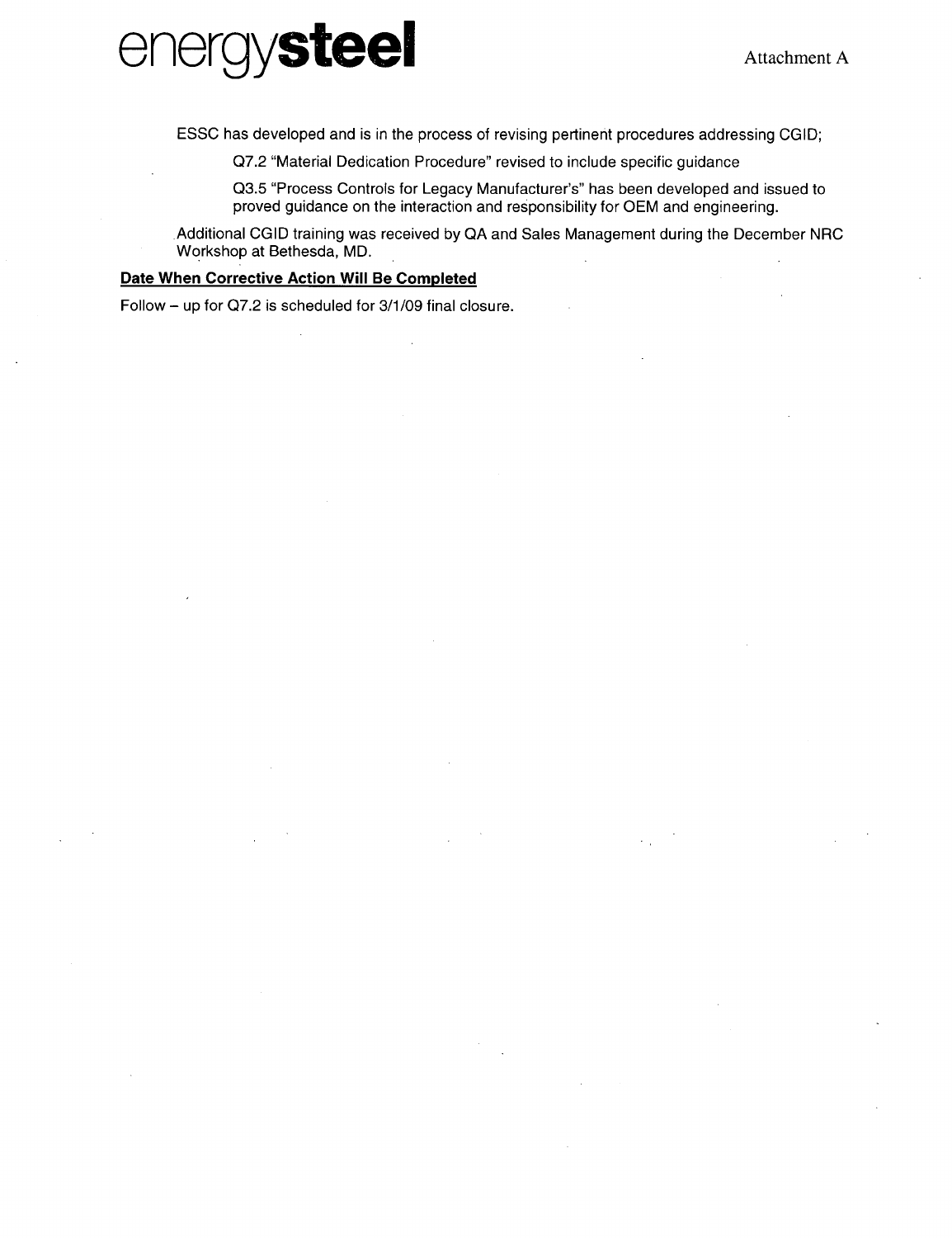# $\text{Cov}$ **energy**  $\text{Cov}$   $\text{Cov}$   $\text{Attachment A}$

# **NOTICE** OF **NONCONFORMANCE 99901098/2008-201-04**

B. Nonconformance 99901098/2008-201-04 - Criterion VII, "Control of Purchased Material, Equipment and Services," of Appendix B to 10 CFR Part 50 states, in part, that measures to assure that purchased material, equipment and services conform to procurement documents include provisions for examination of products upon delivery.

Contrary to the above, as of July 25, 2008, ESSC failed to effectively implement a receipt inspection for examinations and measurements that should be used to verify an item's compliance to specified requirements. For example:

1. ESSC's failed to identify during receipt inspection that a wrong item was received and after acceptance ESSC shipped the item to its costumer.

2. ESSC failed to identify during receipt inspection that a Mitutoyo Precision Reference Specimen calibrated by an ESSC subcontractor was not properly labeled, including the sticker and dates.

These issues have been identified as Nonconformance 99901098/2008-201-04.

## REPLY TO **NOTICE** OF **NONCONFORMANCE 99901098/2008-201-04:**

### Reason For Noncompliance

The cause for both of the issues identified can be attributed to human error, lack of detailed instruction, and insufficient training.

1. The item was received from the supplier by QC based on Part No. which was incorrectly referenced on the packing slip as (Per NC 1407)

2. During the receipt of Asset PRS001, the calibration sticker indicating an incorrect due date was not detected by ESSC QC. ESSC Certificate of Calibration has been issued with the correct Calibration Due Date and re-stickered.

### Corrective Steps Taken

- 1. NC#1407 was issued parts were returned and replaced on 5/7/08 to NPPD. The correct part Gear Reducer shipped to NMP on 5/7/08. The NC has been closed.
- 2. NC#1 447 was issued on 7/23/08 disposition correcting the calibration records. The NC has been closed.

### Corrective Steps to Avoid Noncompliance

CPA-1 042 was issued providing the following corrective measures;

- ESSC SOP Q7.1 is in revision to provide instruction regarding;
- 1. Receipt inspection of complex assemblies.
- 2. Receipt inspection of calibrated equipment received from calibration agencies.

### Date When Corrective Action Will Be Completed

Follow  $-$  up for Q7.1 is scheduled for  $3/1/09$  final closure.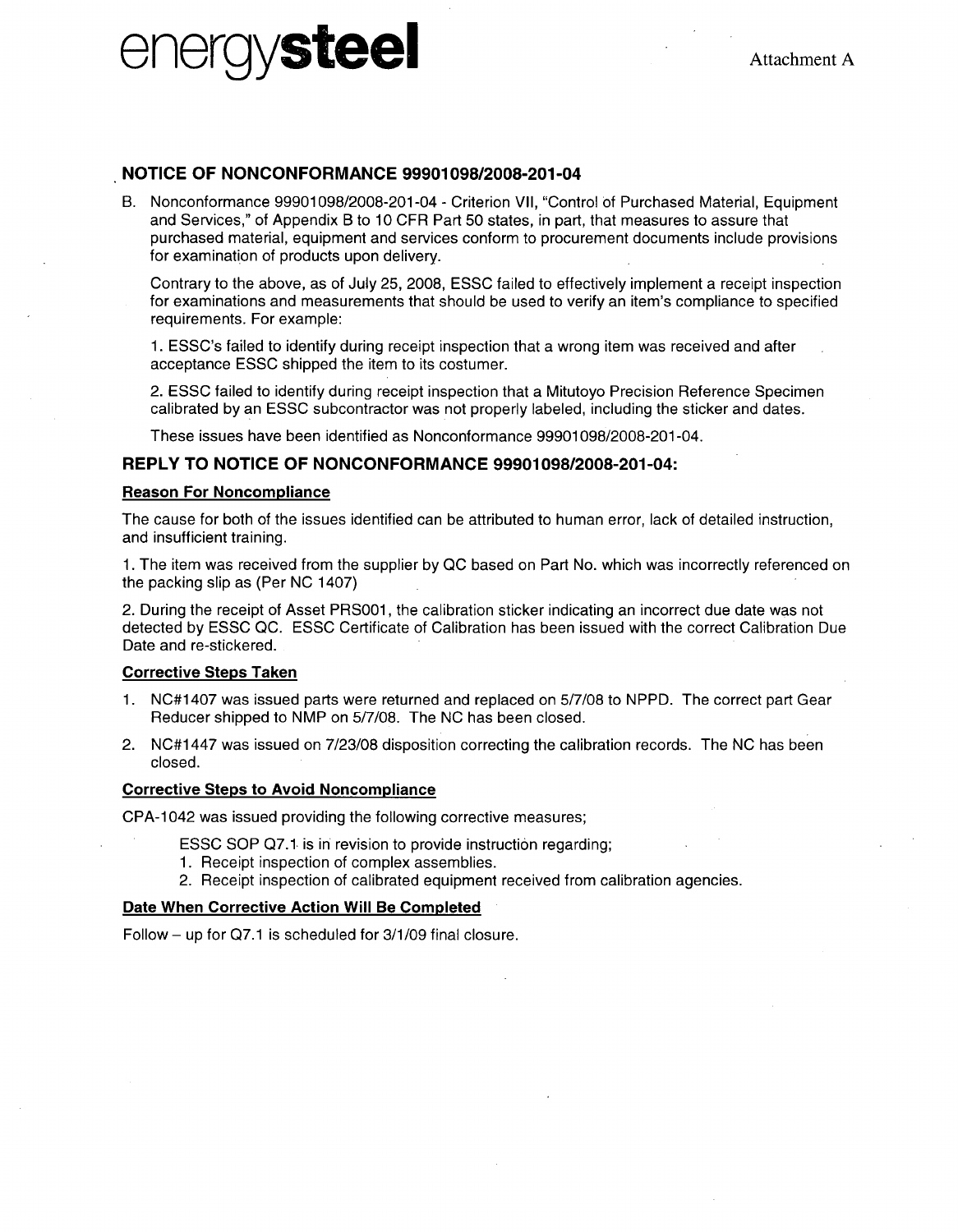# $\text{Cov}(S)$ **energy/steel Attachment A**

# **NOTICE** OF **NONCONFORMANCE 99901098/2008-201-05**

**C.** Nonconformance **99901098/2008-201-05 -** Criterion X, "Inspection," of Appendix B to **10** CFR Part **50,** states, in part, that a program for inspection of activities affecting quality shall be established to verify conformance with the documented instructions, procedures, and drawings for accomplishing that activity. Criterion X further states, in part, that examinations, measurements, or test of material or products processed shall be performed for each work operation where necessary to assure quality.

Contrary to the above, as of July **25, 2008, ESSC** failed to establish procedure instructions that would include guidance for the performance of a final inspection before an item is shipped to its customer.

This issue has been identified as Nonconformance **99901098/2008-201-05.**

# REPLY TO **NOTICE** OF **NONCONFORMANCE 99901098/2008-201-05:**

## Reason For Noncompliance

**ESSC** relied on Shop Traveler for specifics regarding final inspection requirements, however in some cases the Shop Travelers are very general in this regard, e.g. the traveler step for final inspection was found to simply state **"QC** Final Inspection" without any details. In these cases reliance was placed on **Q13.1** paragraph **10.1** "The **QC** Inspector shall initial and date the work order and any additionally applicable documents as evidence of acceptance of the material, material marking, and material packaging **.......** As stated it is agreed that these requirements may not provide sufficient guidance for the inspector leading to assumptions on the part of the inspector.

## Corrective Steps Taken

Although some Job Travelers (mainly fabricated project travelers) provide details for final inspection on the Traveler or referenced document, review of the Nuclear **QA** Manual and **SOP** Procedures find that there is a need for a **SOP** type procedure specific to Final Inspection.

 $\mathcal{L}$ 

# Corrective Steps to Avoid Noncompliance

**CPA-1** 041 was issued providing the following corrective measures;

**ESSC SOP Q1 0.3** Rev.0 "Final Inspection" draft has been developed. Implementation will take place upon review and approval of the final draft.

## Date When Corrective Action Will Be Completed

The due date for completion and final closure is **2/23/09.**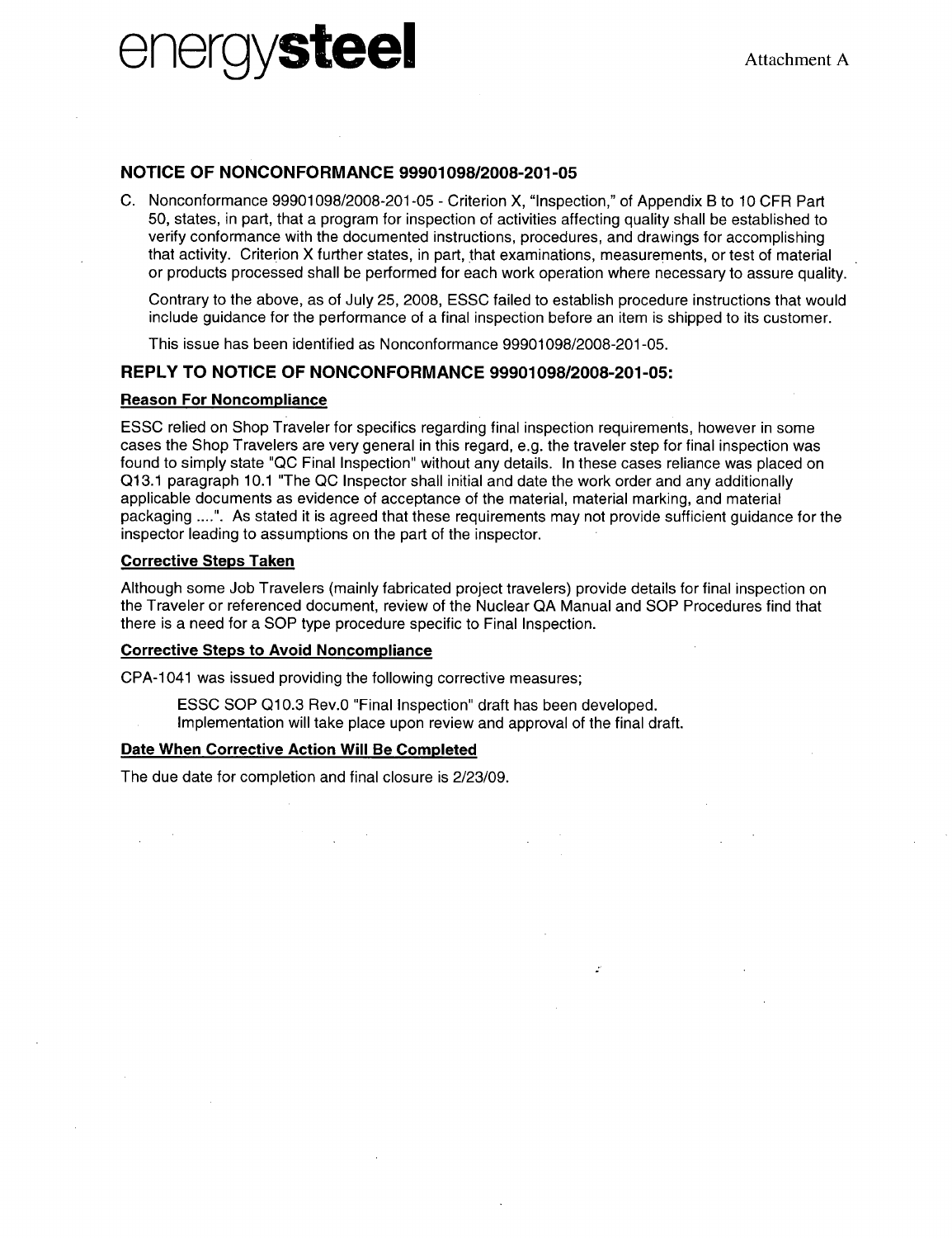

## **NOTICE** OF **NONCONFORMANCE 99901098/2008-201-06**

**D.** Nonconformance 99901098/2008-201-06 - Criterion XVI, "Corrective Action," of Appendix B to 10 CFR Part 50 states, in part, that measures shall be established to assure that conditions adverse to quality, such as failures, malfunctions, deficiencies, deviations, defective material and equipment, and nonconformances are promptly identified and corrected.

Contrary to the above, as of July 25, 2008, four ESSC corrective action reports (CPAs) – CPA-1031, CPA-1 028, CPA-1 027, and CPA-1 024 - were found to exceed the 30 business day time frame without documenting the justification of the extension of the completion dates.

This is identified as Nonconformance 99901098/2008-201-06.

## REPLY TO **NOTICE** OF **NONCONFORMANCE 99901098/2008-201-06:**

#### Reason For Noncompliance

Investigation resulted in not following up as required or extending the CPA time as allowed. Periodic reviews of nonconformances and corrective status was not always performed on a weekly basis as originally planned, resulting in lack of priority to timely closures. Additionally extensions of CPA due dates were not utilized in all cases due to oversight in their usefulness in assuring tracking.

Other priorities occasionally overrode the system.

NC 1449 was issued to address the timely closures.

#### Corrective Steps Taken

NC-1 449 has been completed and closed.

## Corrective Steps to Avoid Noncompliance

## CPA-1 043

ESSC VP QA and ESSC QA/QC Supervisor to meet weekly to determine the NC/CPA's are being addressed in a timely manner as stated in SOP Q16.1 r.2.

Meetings are to take place on Tuesdays at 11:00AM starting 7/29/08.

Alert calendars have been set up in MS Outlook as a reminder.

Review binder set up to document weekly reviews.

Alert calendars have been set up in MS Outlook as a reminder.

Revised for implementation update; Results of completion of NC 1449 have found that additional measures are required to assure priorities are given to timely closures. Additional measures imposed to prioritize implementation progress will be for the VP,QA to compile Monthly NC/CPA Status and Trend Reports to be issued to the President for review. The initial report will be issued for the month of January 2009 to be completed and issued at the end of the first week of February 2009 and each first week of the following months.

### Date When Corrective Action Will Be Completed

Corrective Actions completed 2/9/09.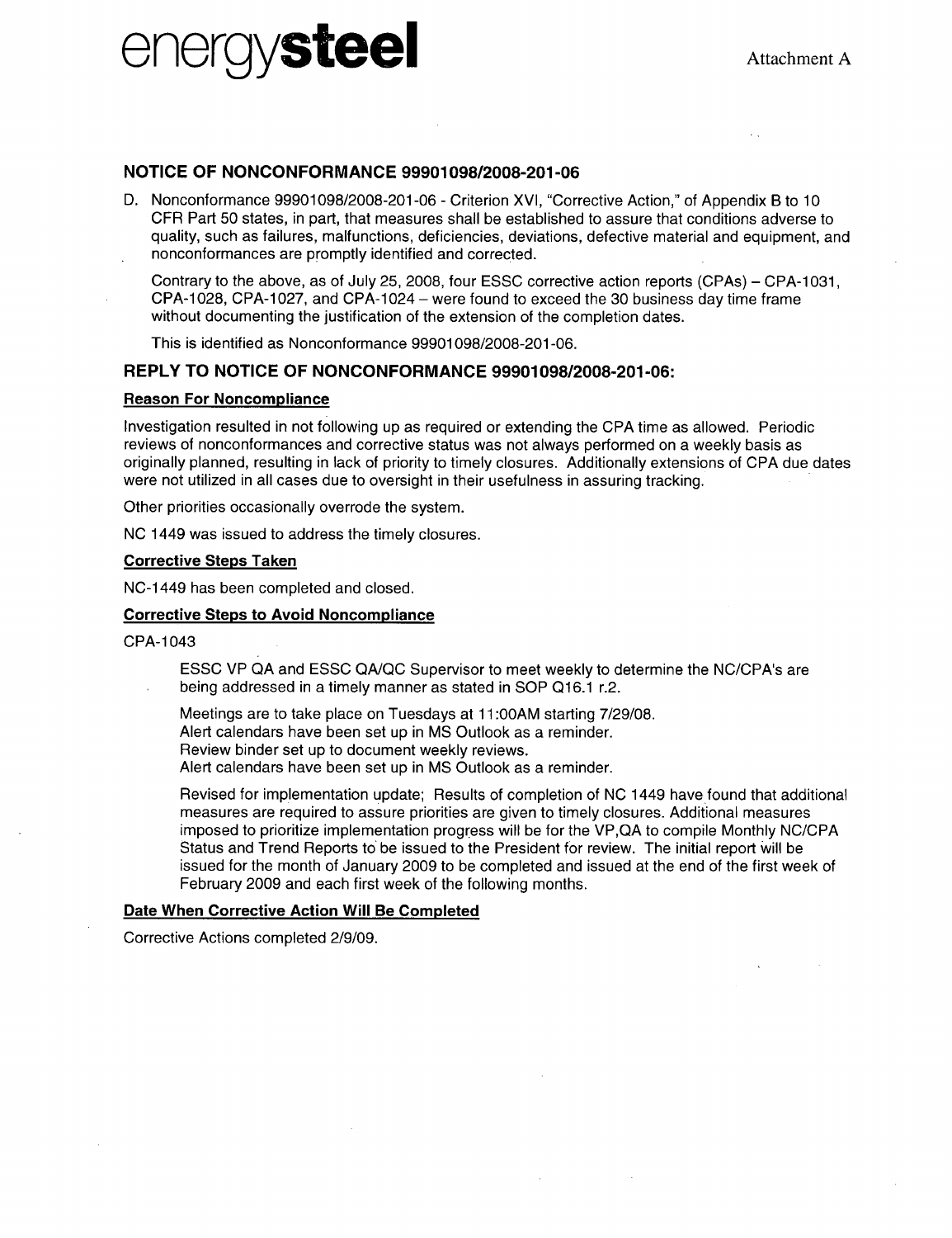# $\text{Q}$ **Steel**  $\text{A}$ ttachment **A**

# **NOTICE** OF **NONCONFORMANCE 99901098/2008-201-07**

**E.** Nonconformance **99901098/2008-201-07 -** Criterion VI, "Document Control," of Appendix B to **10** CFR Part **50,** states, in part, that measures shall be established to: **1)** control the issuance of documents that prescribe activities affecting quality; 2) assure that documents, including changes, are reviewed for adequacy and approved for release **by** authorized personnel; and **3)** assure that documents are distributed to and used at the location where the prescribed activity is performed.

Contrary to the above, as of July **25,** 2008, **ESSC** failed to provide an adequate and consistent process for the preparation, review, approval, revision, issuance and control of documents affecting quality, including **Q** procedures and forms. For example:

**1. ESSC** failed to document the preparation, review, and approval of some **Q** procedures, such as SOPs Q1.0, Q3.1, and Q5.1. In addition, SOP Q6.0 does not adequately address the review, approval, distribution, revision, and control of quality forms.

2. **ESSC NQAM** and **Q** procedures failed to reference adequate quality documents and make reference to obsolete and uncontrolled documents. Specifically, **SOP Q5.1** includes references to the **Q-2** Nuclear **QA** Manual and Form **F-273. Q-2** Nuclear **QA** Manual is an obsolete document.

**3. ESSC** failed to consistently control the hard copies of forms available in the Forms Book and electronic forms available on the **ESSC** network. In addition, the available revisions were not always consistent between the sources. Specifically, F-1 **19A,** Revision **8,** was in the Forms Book, but Revision **9** was available electronically. Additionally, Revision 4 of F-1 93a was in the Forms Book, but Revision **5** was available electronically.

These issues have been identified as Nonconformance **99901098/2008-201-07.**

# REPLY TO **NOTICE** OF **NONCONFORMANCE 99901098/2008-201-07:**

## Reason For Noncompliance

The **SOP** discrepancies noted in the NRC Inspection Report are the result of review of older Standard Operating Procedures **(SOP)** which contained cover pages that had additional or inconsistently identified review/approval sign offs. This was due to the option of the VP, **QA** to include various personnel in the review process that were not identified in the **QA** Manual, however did have a stake in the content requirements of the procedure. This inadvertently led to apparent inconsistency in the view of an objective observer. The procedures **(Q-1.0, Q3.1,** and **Q5.1)** did however contain the required review and approval signatures required **by** the **QA** Manual and were in compliance with the **QA** Manual. At the time of the NRC inspection all **ESSC** SOP's were in the process of revision to at least correct the address and update approval signatures where Executive Personnel had changed. It is agreed that there is need for development of a descriptive guideline for the content and structure of procedures to maintain consistency.

The Forms discrepancies noted in the NRC Inspection Report are result of inadequate written guideline for the issuance and control of forms. This issue is recognized as an oversight in the wake of creating electronic forms.

# Corrective Steps Taken

Create **SOP "Q"** procedures for;

**1.** Standard Operating Procedure for the Development, Content, and Review **&** Approval of **ESSC SOP.** 2. Content, Control, and Distribution of **ESSC** Forms.

The recently created Document Control position is to take responsibility for the control and distribution of **ESSC** Forms and Standard Operating Procedures. The Vice President, **QA** or President as applicable are to maintain responsibility for the approval prior to distribution.

# Corrective Steps to Avoid Noncompliance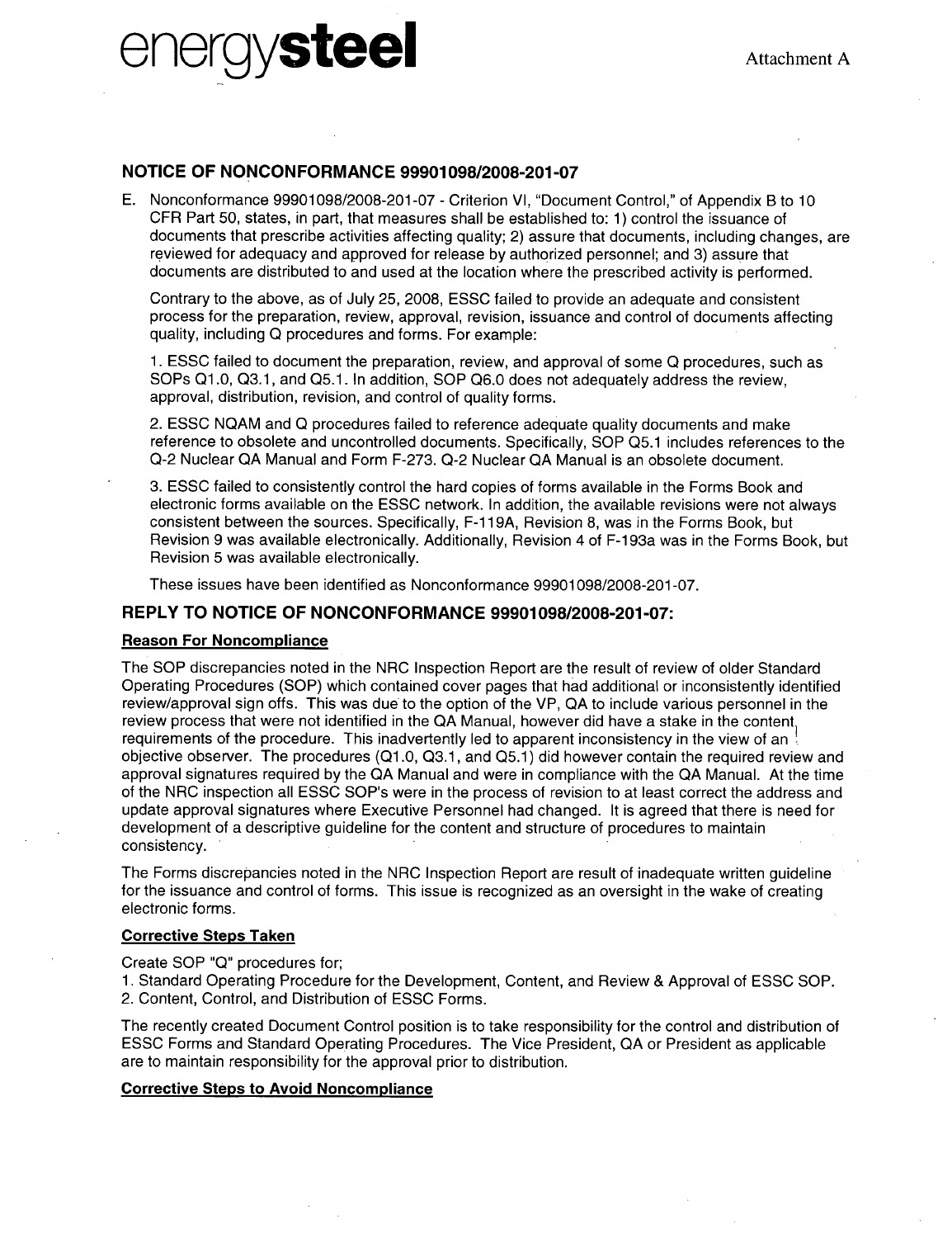

### CPA-1040

ESSC Standard Operating Procedure Q5.3 Rev. 0 dated 9/10/08 "Development and Control of Energy Steel Forms" has been issued.

ESSC Standard Operating Procedure Q5.4 Rev. 0 dated 12/29/08 "Development & Control of Energy Steel Written Procedures" has been issued.

The above procedures provide for consistent content review, approval, and distribution of ESSC Forms and Standard Operating Procedures.

## Date When Corrective Action Will Be Completed

Corrective actions are completed.